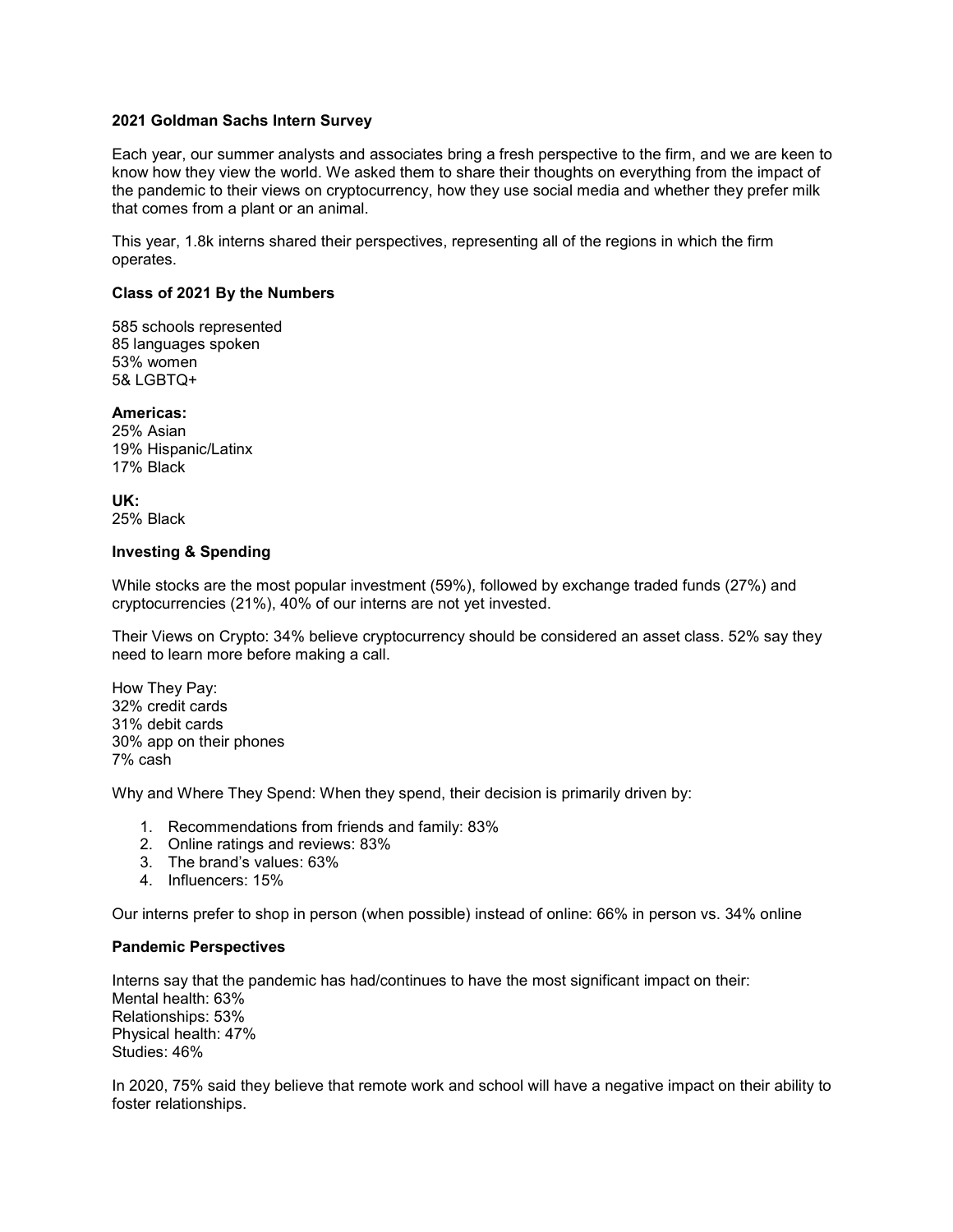Because of the pandemic: 64% feel safe doing the same activities as they did before, with the proper measures (e.g., masks, vaccinations) in place. 36% are wary of going to places with big crowds such as concerts or sporting events

77% say that wearing masks will become more common globally as a method for preventing the spread of diseases such as the common cold

### **Future State**

As of August, 59% predicted classes would be held in person, while 33% thought their college or university would take a hybrid approach. 8% expected to be fully remote.

Looking ahead, 45% predict climate change will have the most pronounced global impact over the next 10 years. Other top responses included: Artificial intelligence: 18% Pandemic: 10% Resource scarcity: 10% Widening wealth gap: 9% Geopolitical tensions: 8%

From a range of items once considered essential for modern life, our interns chose that the following are most likely to be obsolete in the next 10 years: Business cards: 64% Parking meters: 48% ATMs: 40% Cars with human drivers: 29% Movie theaters: 29% Printers: 27%

# **It's My Life**

First thing in the morning, our interns: Snooze their alarms: 30% Check the headlines: 17% Scroll on social media: 15% Exercise: 12% Eat breakfast: 12%

The more things change, the more they stay the same. Year after year, our interns see their lives taking a familiar course …

88% expect to get married/establish a formal relationship 83% expect to become a homeowner 60% expect to become pet parents Although of this year's class, 57% expect to become a parent, down from 92% of our interns who were asked the same question in 2019.

#### **Informed & Engaged**

Information When our interns want the truth, most turn to\*: Digital news outlets, including news websites and apps: 76% Family and friends: 56% Traditional news outlets such as cable TV news shows and print media: 35% Social media and online forums: 28% *\*respondents could choose multiple answers*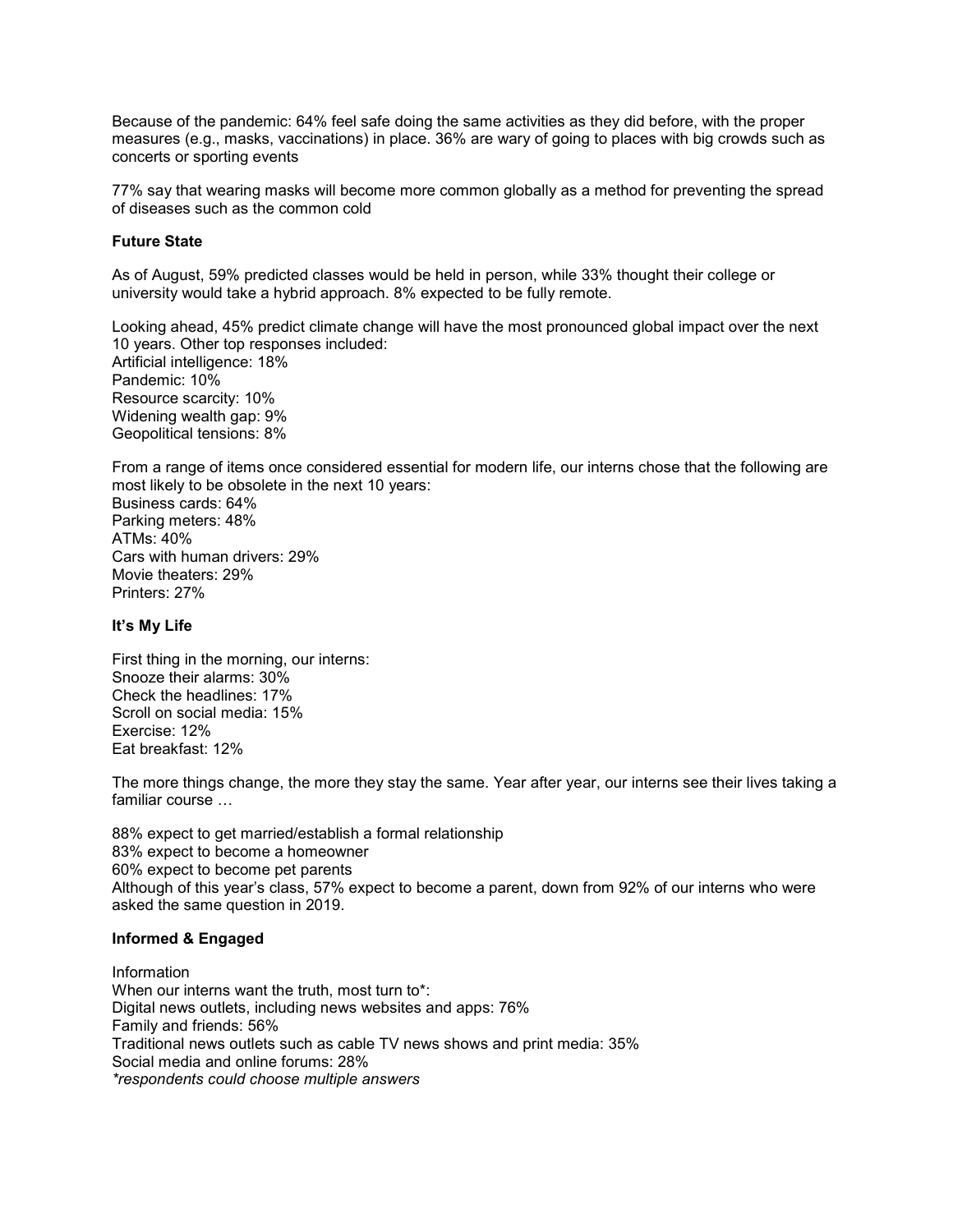#### Digital diaries

On a typical day, the majority of our interns (48%) use 3 to 5 apps on their phones, while 33% use 5 to 10 apps on a daily basis, only 6% use 10+ apps

Instagram is the most popular app for POSTING content (63%) and VIEWING content (43%)

Snapchat was second-most popular app for POSTING content (9%), while YouTube came in second for VIEWING content (19%)

Despite the hype, less than 1% say they POST content on TikTok.

Their primary reason for using social media? Keeping up with family and friends: 50% After that, memes are the main attraction: 26% Reading breaking news: 11% Following influencers: 5% Don't use social media: 4%

Unfiltered

The majority (62%) of our interns say "not on my grid" when it comes to photo and video filters on social media.

66% said that they believe a monthly data protection service will become a must.

#### **Work and Life**

Thinking about their next jobs, our interns prioritize: Nature of their day-to-day work: 99% Advancement: 99% Who their colleagues will be: 99% Compensation: 98% Employer shares their values: 96%

While at work, our interns prefer connecting with colleagues via enterprise Instant Message tools (48%), rather than taking on the phone (15%), e-mail (15%) and video conferencing (14%).

Our interns plan to retire at different points in their lives: Less than 35: 1% 34-45: 7% 45-55: 19% 55-65: 29% 65: 11% Plan to work as long as I can: 34%

#### **Secrets to Success**

To prepare the next generation, our interns would add the following as a required course: Coding: 40% How to save for retirement: 24% Meditation: 19%

To get ahead, EQ (76%) is more important than IQ (24%)

# **After Hours**

For dinner tonight, 36% expect to cook from scratch tonight, 32% are eating takeout and 18% eat whatever is in the fridge.